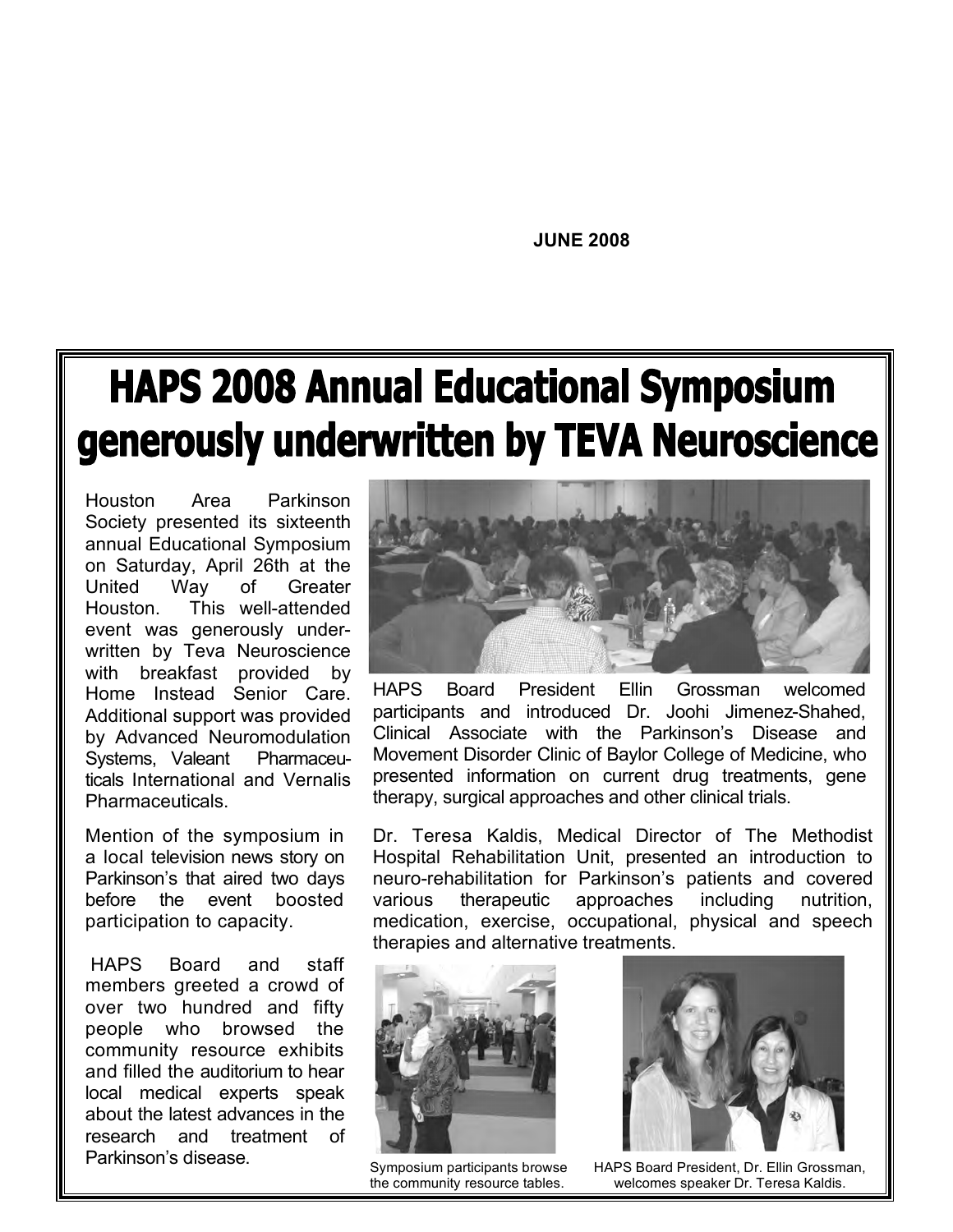## **HAPS 2008 Annual Educational Symposium**

The event's keynote speaker was HAPS Vice-President, Nina Proler Brown, whose inspiring presentation on "HOPE" was filled with anecdotes and accounts of her personal approach to living with Parkinson's for twenty-three years by staying informed, being physically, mentally and socially active and by maintaining a positive attitude. (See page 6.)

Dr. Mya Schiess, Professor in the Department of Neurology and Director of UT MOVE Movement Disorders and Neurodegenerative Diseases Clinic at the University of Texas Medical School presented an update on various areas of research that focus on the diagnosis, progression and treatment of Parkinson's disease.



Keynote speaker, Nina Brown with her husband, HAPS Board member, Joe Brown accepts tulips from HAPS.



Dr. Mya Schiess, presenter, Is pictured with UT MOVE fellow Dr. Irene Oh.

Dr. Michele York, Assistant Professor of Baylor College of Medicine's Department of Neurology and the VA's Parkinson's Disease Research, Education, and Clinical Center, gave an enlightening talk on maintaining your brain and provided a variety of techniques for preventing and slowing the progression of cognitive changes. Among those she included were mental stimulation through education, exercise, art, dance, memory rehab and compensatory strategies.

On Saturday, April 4, 2009, HAPS will team up with the Parkinson's Disease Foundation to present the annual symposium in conjunction with a live webcast. Stay tuned for more information about this exciting event.





Dr. Michele York, speaker, makes time for questions after her presentation.

HAPS Board members John Strom and Ruth "Binky" Stephenson prepare to help with registration.

HAPS social workers Kathleen Crist and Celeste Guerrero greet speaker Dr. Joohi Jimenez-Shahed.



HAPS Board members Dr. Terry Satterwhite, Anne Martin and Dan Lauck discuss the day's events.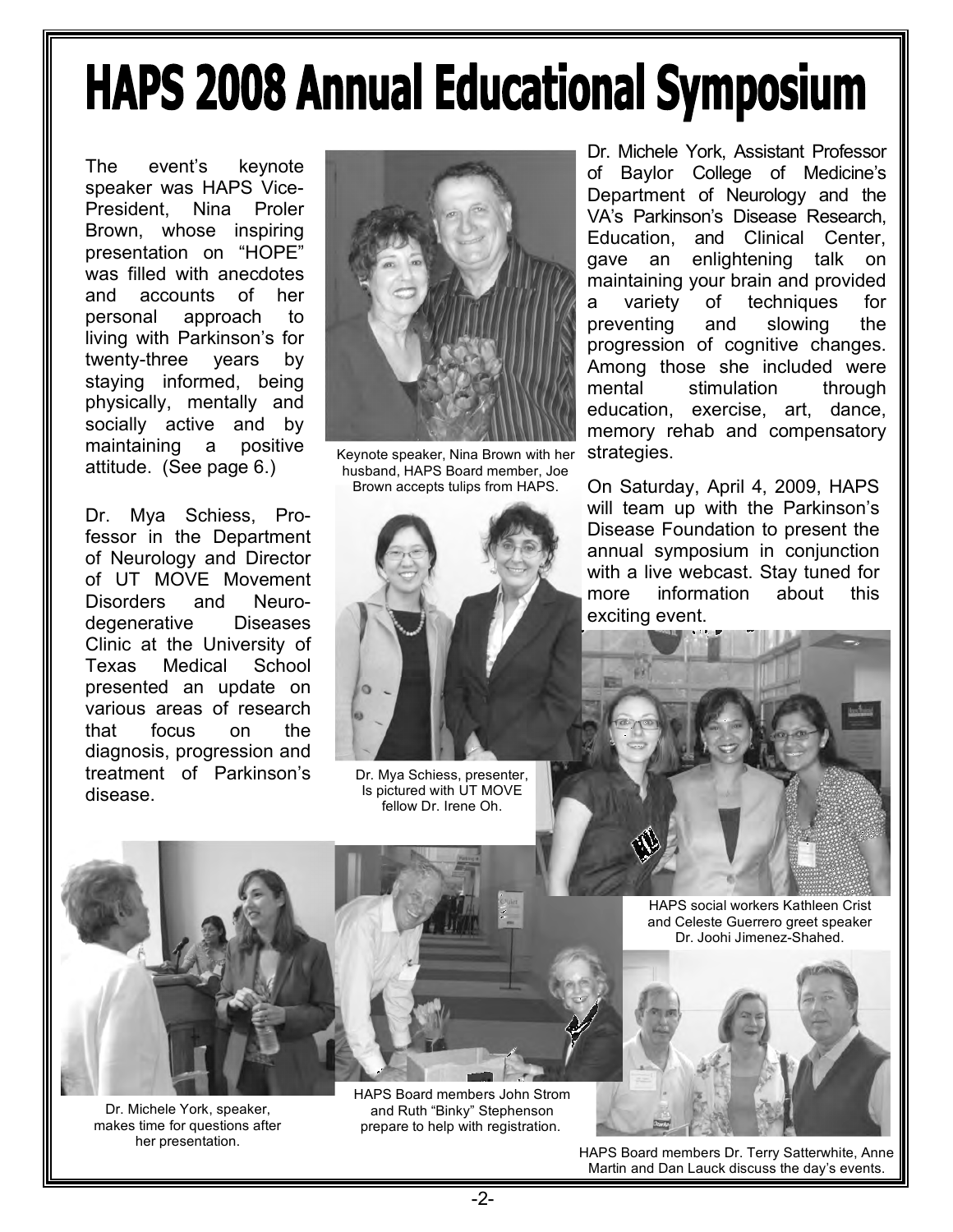

# **Ask the Doctof**

#### **Dr. Mya Schiess**

Professor in the Department of Neurology and Director of UT MOVE Movement Disorders and Neurodegenerative Diseases Clinic at the University of Texas Medical School

**Q**: **"My neurologist said that I should avoid some food and beverages that are high in tyramine if I am taking Azilect. Does this mean that I have to eliminate these foods and beverages from my diet? How much is 'too much' tyramine? What is the relative risk of a 'cheese reaction' happening on the FDA recommended doses of Azilect?"**

**A:** In May of 2006, Azilect (rasagiline) was approved by an FDA panel for initial monotherapy in early Parkinson's disease and for add-on therapy to standard levodopa in moderately affected patients with motor fluctuations. The product insert recommends avoidance of food and beverages high in tyramine, which include dried or fermented meats, pickled herring, sauerkraut, aged cheese, red wine and beer on tap.

At the recommended therapeutic doses of 0.5 to 1 mg of Azilect daily, the medication acts as a selective inhibitor of the enzyme monoamine oxidase (MAO) type B and typically causes no adverse effects. In the three pivotal trials leading to the approval of Azilect, patients enrolled in these trials ate foods without tyramine restrictions while taking Azilect at 0.5 to 1 mg daily. Additionally, a summary of post-marketing studies, as of July of 2007, on 33,000 patients worldwide showed no reports of an increase in blood pressure (tyramine reaction) at the recommended doses. It is important to know that foods high in tyramine can be eaten in moderation.

There is an avoidance of foods high in tyramine in the product insert of Azilect because at doses of Azilect at 2 mg daily or higher, the medication loses its selectivity for MAO type B and also inhibits MAO type A. MAO type A inhibition is associated with tyramine potentiation, which can lead to the "cheese effect" of severe elevation of blood pressure and heart rate.

How much is too much? 36.1 mg of tyramine is considered high content for **one** meal, which means large portions of high-tyramine foods would need to be consumed. For instance, a 3.5 oz. portion of Gorgonzola cheese contains 7 mg of tyramine, to reach 36.1 mg of tyramine a person would have to consume over a pound of Gorgonzola cheese at **one** meal to reach high-tyramine content.

To date, six tyramine challenge studies have documented no increase in blood pressure for any patient on recommended doses (0.5 to 1 mg) of Azilect and occurred only in patients taking more than the recommended dose (more than 1mg).

As a cautionary note, Azilect should not be combined with other MAO inhibitors (such as Zelapar, Eldepryl or generic Selegiline), but can be combined with levodopa, COMT inhibitors and dopamine agonists.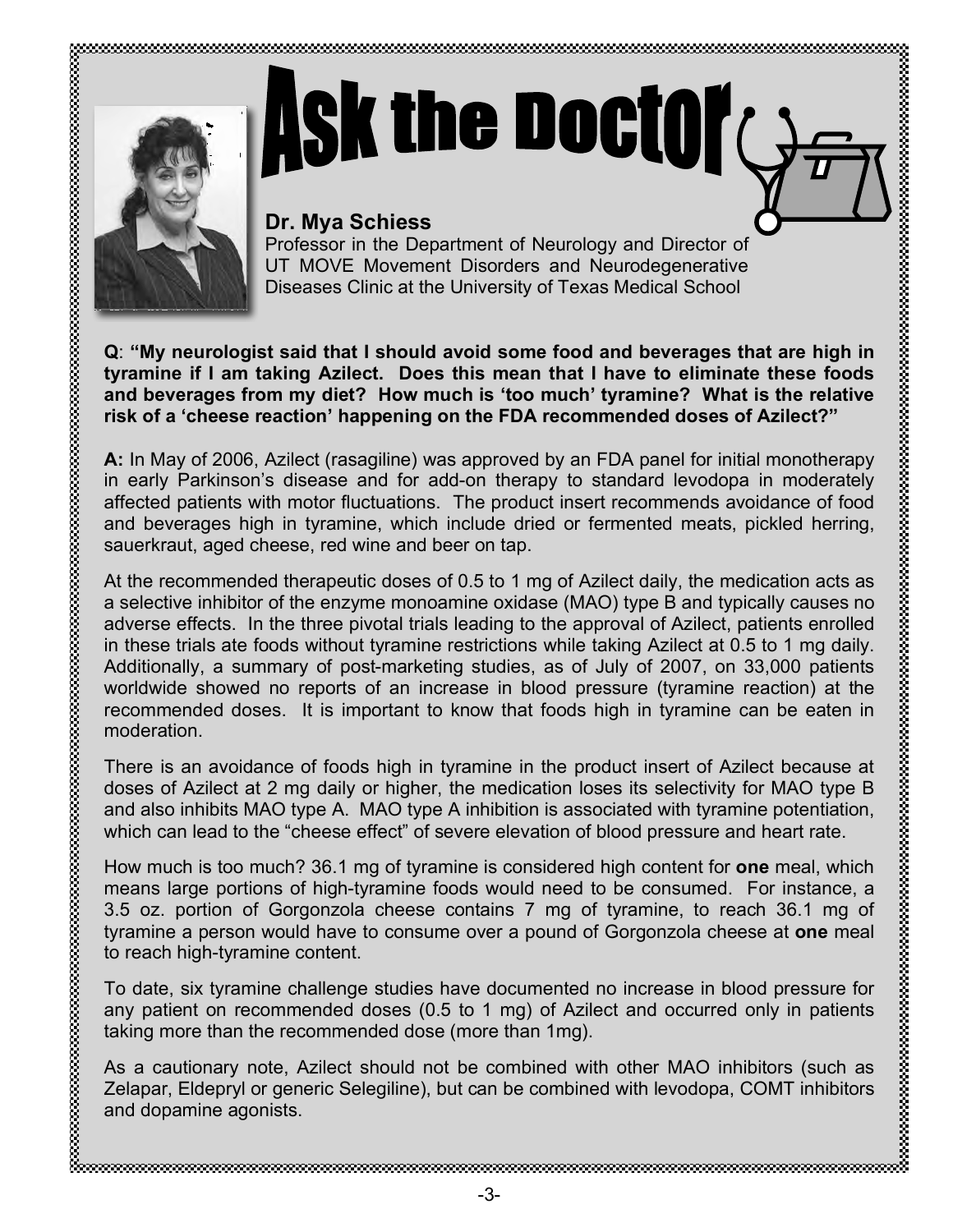

Parkinson's disease patients who have interested relatives for this study may contact Farah Atassi at (713) 798-4773 or Diane Davis at (713) 794-8410.

a sebelah dari sebelah dan berbeda dari sebelah dan berbeda dari sebelah dari sebelah dan berbeda dan berbeda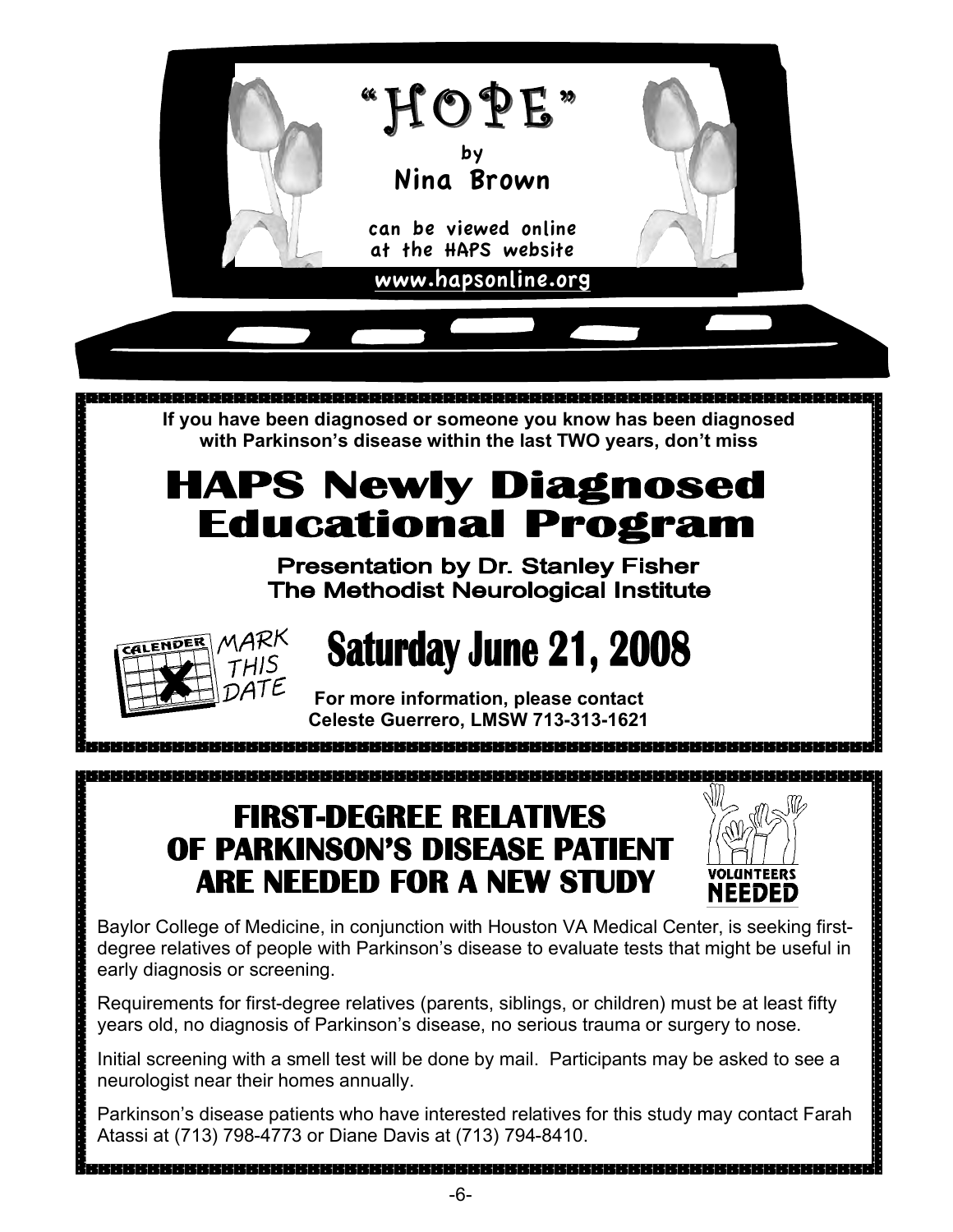## CONTRIBUTIONS

**Your donation is much appreciated. Your thoughtfulness helps HAPS continue to provide much needed services to people with Parkinson's and their families.**

#### **IN HONOR OF**

*In honor of George A. Bourgeois, III* Mr. and Mrs. George A Bourgeois, Jr.

#### **IN MEMORY OF**

*In memory of Allyne Weiss* The Washington County Juniors 14 Blue Volleyball Team

*In memory of Maurice Childers* Betty Childers

*In memory of Sally Dwyer* Eunice Richardson

*In memory of John S. Shamraugh* Holly Findley

*In memory of Gerry Ellis* Marian J. Lee

*In memory of Philip O. Crowley*

Mr. and Mrs. John M. Crowley Mike and Jean Cokins D.L. Erikson

*In memory of Philip O. Crowley*

Sally H. Pearse Nancy and Michael Moran Barry Sherman Kathleen Gutierrez Robert Cronin Lesley and James Spencer Patricia and David Rosenberg Susan and Robert Hawkins Judith and Dallas Dyer Tricia Streit Jill and Blaine Streit T.R. Crow, Ph.D. Heidi and Pat Kile Sandra and Marshall Streit and families Students and Faculty of the Professional French Masters Program at the University of Wisconsin

*- Your donation is tax deductible -*



Judy Everett of Greater Houston Community Foundation, Origami Artist Marguerite Belkin and longtime HAPS friend Eileen Ong enjoy the HAPS Origami Jewelry Trunk Show fundraising event held May 3rd at The Path of Tea in Eileen's honor.



HAPS Medical Advisory Committee member Dr. Robert Grossman and his wife Ellin, HAPS Board president, attend the Epilepsy Foundation gala where Dr. Grossman was honored for his work in neurosurgery and the treatment of seizure disorders, brain tumors, Parkinson's disease and related movement disorders.

ļ  **If you are going to doubt something, doubt your limits. … Don Ward**